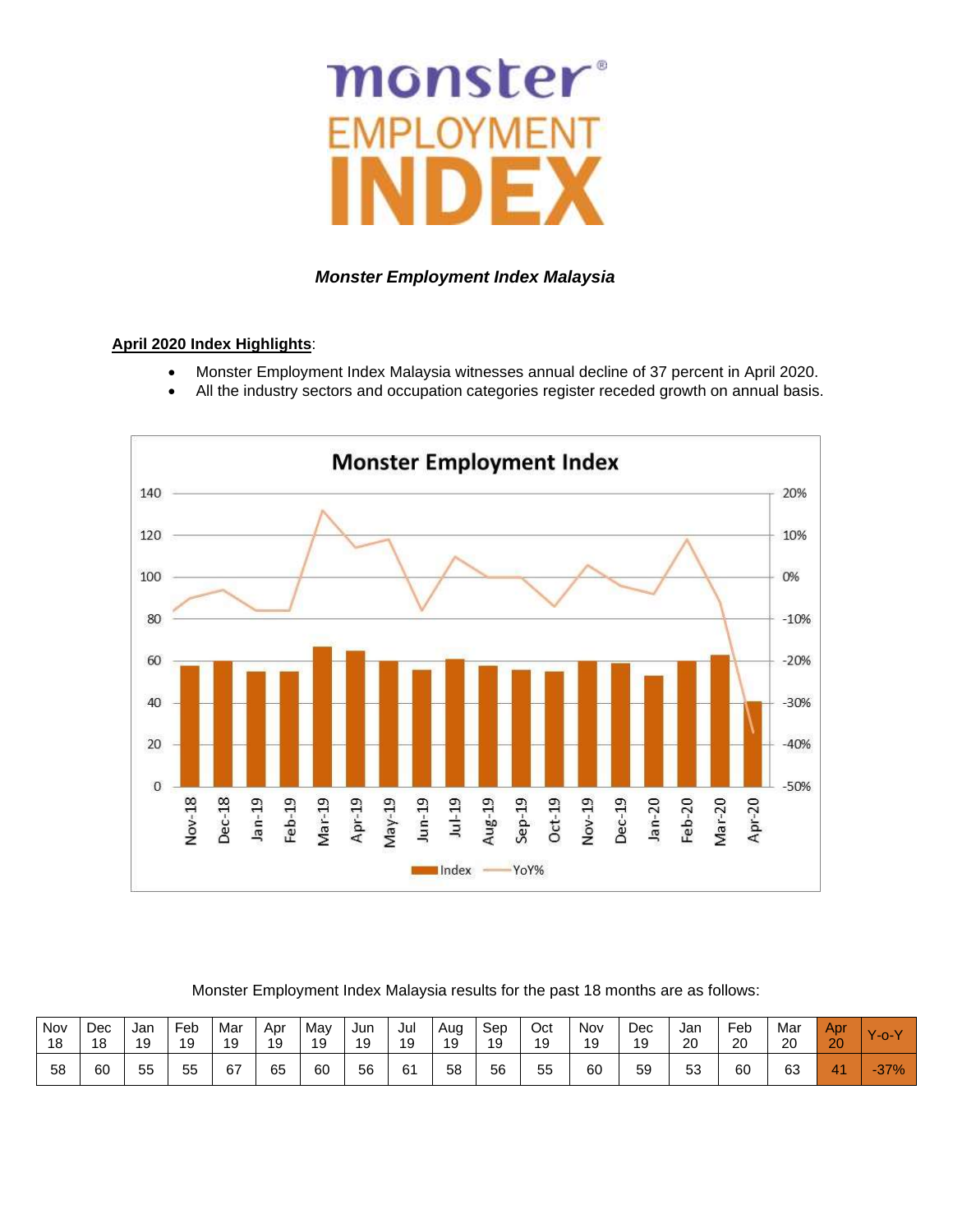COVID pandemic has significantly impacted businesses in Malaysia. Subsequently, hiring has slowed down across sectors and job-roles.

**Industry Year-over-year Trends**: All the industry sectors and monitored by the Index, witnessed decline in online recruitment activity.

- The decline in hiring among sectors is primarily led by **Logistic, Courier/ Freight/ Transportation, Shipping/ Marine** (down 78 percent) and **Retail** (down 76 percent).
- Some of the less affected sectors include: **Oil and Gas** (down 10 percent) and **Production/Manufacturing, Automotive and Ancillary** (down 16 percent).

| <b>Year-over-year Growth</b>                          | Apr<br>19 | Apr<br>20 | % Growth<br>$Y$ -o- $Y$ | <b>Year-over-year Growth</b>                                       | Apr<br>19 | Apr<br>20       | % Grov<br>Y-o-Y |
|-------------------------------------------------------|-----------|-----------|-------------------------|--------------------------------------------------------------------|-----------|-----------------|-----------------|
| Oil and Gas                                           | 106       | 95        | $-10%$                  | Engineering, Construction and<br><b>Real Estate</b>                | 62        | 41              | $-34%$          |
| Production/Manufacturing,<br>Automotive and Ancillary | 93        | 78        | $-16%$                  | <b>BFSI</b>                                                        | 71        | 40              | $-44%$          |
| Hospitality                                           | 63        | 46        | $-27%$                  | Retail                                                             | 54        | 13 <sub>1</sub> | $-76%$          |
| IT, Telecom/ISP and<br><b>BPO/ITES</b>                | 134       | 95        | $-29%$                  | Logistic, Courier/ Freight/<br>Transportation, Shipping/<br>Marine | 73        | 16              | $-78%$          |

# **Top Growth Industries Lowest Growth Industries**

| <b>Year-over-year Growth</b>                                       | Apr<br>19 | Apr<br>20 | % Growth<br>Y-o-Y |
|--------------------------------------------------------------------|-----------|-----------|-------------------|
| Engineering, Construction and<br><b>Real Estate</b>                | 62        | 41        | $-34%$            |
| <b>BFSI</b>                                                        | 71        | 40        | $-44%$            |
| Retail                                                             | 54        | 13        | -76%              |
| Logistic, Courier/ Freight/<br>Transportation, Shipping/<br>Marine | 73        | 16        | -78%              |

**Occupation Year-over-year Trends**: All of the nine job-roles monitored by the Index saw decline in online demand.

- **Marketing & Communications** (down 20 percent) followed by **Software, Hardware, Telecom** (down 23 percent) recorded the least year-on-year decline.
- Whereas, **Customer Service** (down 48 percent), **Purchase/ Logistics/ Supply Chain** (down 50 percent) and **Hospitality & Travel** (down 51 percent) registered the steepest plunge in April 2020 from the year-ago level.

| Year-over-year Growth                   | Apr<br>19 | Apr<br>20 | % Growth<br>$Y$ -o- $Y$ | Year-over-year Growth                | Apr<br>19 | Apr<br>20       | % Grow<br>$Y$ -o- $Y$ |
|-----------------------------------------|-----------|-----------|-------------------------|--------------------------------------|-----------|-----------------|-----------------------|
| Marketing & Communications              | 83        | 66        | $-20%$                  | Sales & Business<br>Development      | 82        | 53              | $-35%$                |
| Software, Hardware, Telecom             | 82        | 63        | $-23%$                  | <b>Customer Service</b>              | 23        | 12 <sup>1</sup> | $-48%$                |
| Engineering /Production, Real<br>Estate | 66        | 48        | $-27%$                  | Purchase/ Logistics/ Supply<br>Chain | 76        | 38              | $-50%$                |
| Finance & Accounts                      | 67        | 46        | $-31%$                  | Hospitality & Travel                 | 39        | 19              | $-51%$                |

# **Top Growth Occupations Lowest Growth Occupations**

| Year-over-year Growth              | Apr<br>19 | Apr<br>20 | % Growth<br>$Y$ -o- $Y$ |
|------------------------------------|-----------|-----------|-------------------------|
| Sales & Business<br>Development    | 82        | 53        | $-35%$                  |
| <b>Customer Service</b>            | 23        | 12        | $-48%$                  |
| Purchase/Logistics/Supply<br>Chain | 76        | 38        | $-50%$                  |
| Hospitality & Travel               | 39        | 19        | $-51%$                  |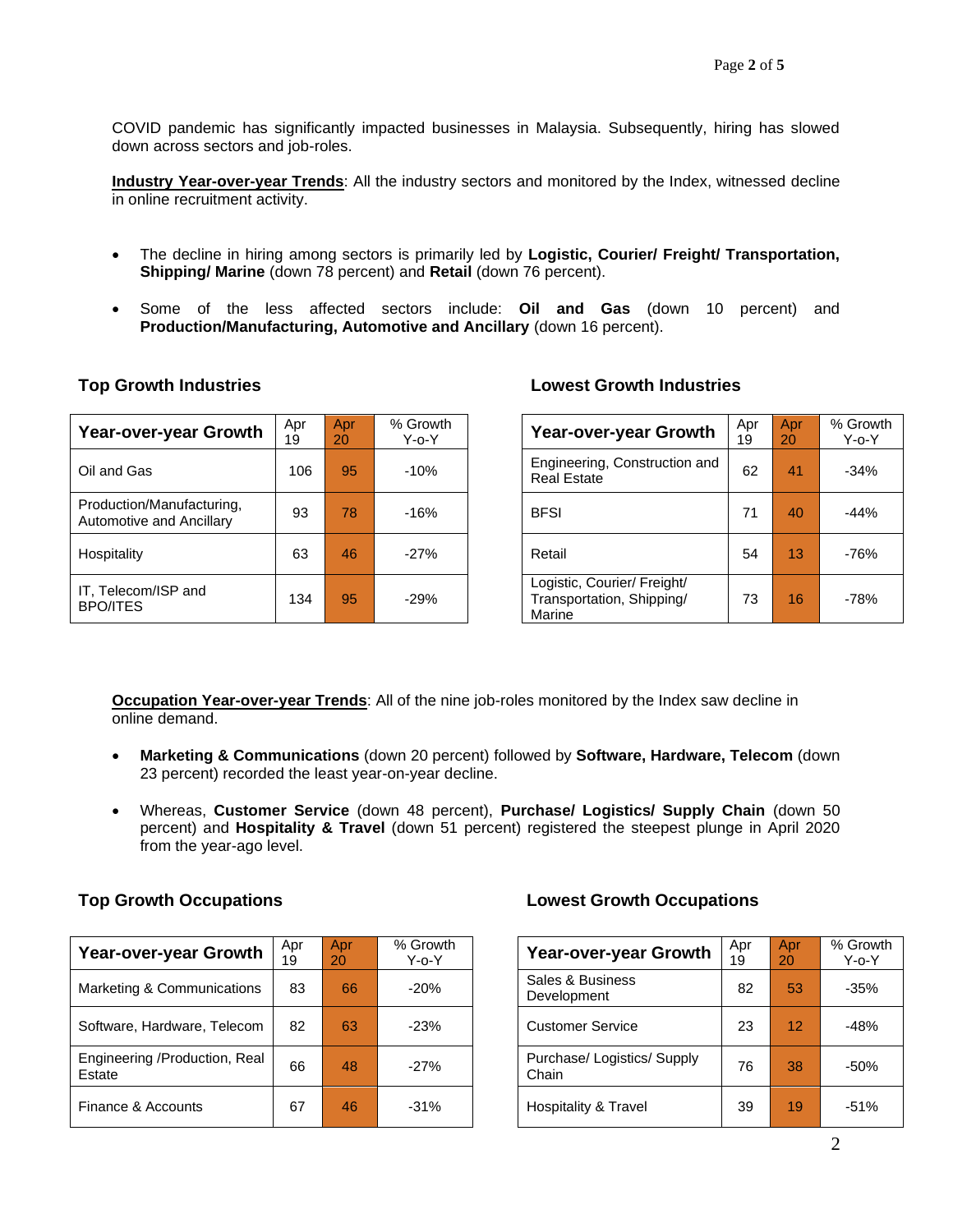# **COUNTRY-WISE TRENDS**

# **Singapore Highlights**

- Monster Employment Index Singapore declines by eight percent in April 2020, on-the-year.
- Among industry sectors, Health Care witnesses the most-notable growth; and, Retail/Trade and Logistics register the steepest decline on-the-year.
- Software, Hardware, Telecom professionals chart the most-notable growth in online demand, on annual basis.

| Year-over-year Growth                                                                                                 | Apr<br>19 | Apr.<br>20 | % Growth<br>$Y$ -o- $Y$ | <b>Year-over-year Growth</b>                 | Apr<br>19 | Apr<br>20 | % Grow<br>$Y$ -0- $Y$ |
|-----------------------------------------------------------------------------------------------------------------------|-----------|------------|-------------------------|----------------------------------------------|-----------|-----------|-----------------------|
| <b>Health Care</b>                                                                                                    | 117       | 122        | 4%                      | Engineering, Construction<br>and Real Estate | 103       | 93        | $-10%$                |
| Consumer Goods/ FMCG,<br>Food & Packaged Food,<br>Home Appliance, Garments/<br>Textiles/ Leather, Gems &<br>Jewellerv | 96        | 98         | 2%                      | Hospitality                                  | 123       | 101       | $-18%$                |
| Government/ PSU/ Defence                                                                                              | 83        | 84         | $1\%$                   | Retail/Trade and Logistics                   | 122       | 96        | $-21%$                |

| <b>Year-over-year Growth</b> | Apr<br>19 | Apr<br>20 | % Growth<br>$Y$ -o- $Y$ | <b>Year-over-year Growth</b>    | Apr<br>19 | Apr<br>20 | % Grow<br>Y-o-Y |
|------------------------------|-----------|-----------|-------------------------|---------------------------------|-----------|-----------|-----------------|
| Software, Hardware, Telecom  | 147       | 166       | 13%                     | Finance & Accounts              | 95        | 79.       | $-17%$          |
| <b>Health Care</b>           | 114       | 119       | 4%                      | Sales & Business<br>Development | 104       | 86        | $-17%$          |
| Legal                        | 108       | 104       | $-4%$                   | Hospitality & Travel            | 104       | 79.       | $-24%$          |

# **Singapore Top Growth Industries Singapore Lowest Growth Industries**

| pr<br>9 | Apr<br>20 | % Growth<br>$Y$ -o- $Y$ | <b>Year-over-year Growth</b>                 | Apr<br>19 | Apr<br>20 | % Growth<br>$Y$ -o- $Y$ |
|---------|-----------|-------------------------|----------------------------------------------|-----------|-----------|-------------------------|
| 117     | 122       | 4%                      | Engineering, Construction<br>and Real Estate | 103       | 93        | $-10%$                  |
| 96      | 98        | 2%                      | Hospitality                                  | 123       | 101       | $-18%$                  |
| 83      | 84        | 1%                      | Retail/Trade and Logistics                   | 122       | 96        | $-21%$                  |

# **Singapore Top Growth Occupations Singapore Lowest Growth Occupations**

| Year-over-year Growth           | Apr<br>19 | Apr<br>20 | % Growth<br>$Y$ -o- $Y$ |
|---------------------------------|-----------|-----------|-------------------------|
| Finance & Accounts              | 95        | 79        | $-17%$                  |
| Sales & Business<br>Development | 104       | 86        | $-17%$                  |
| <b>Hospitality &amp; Travel</b> | 104       | 79        | $-24%$                  |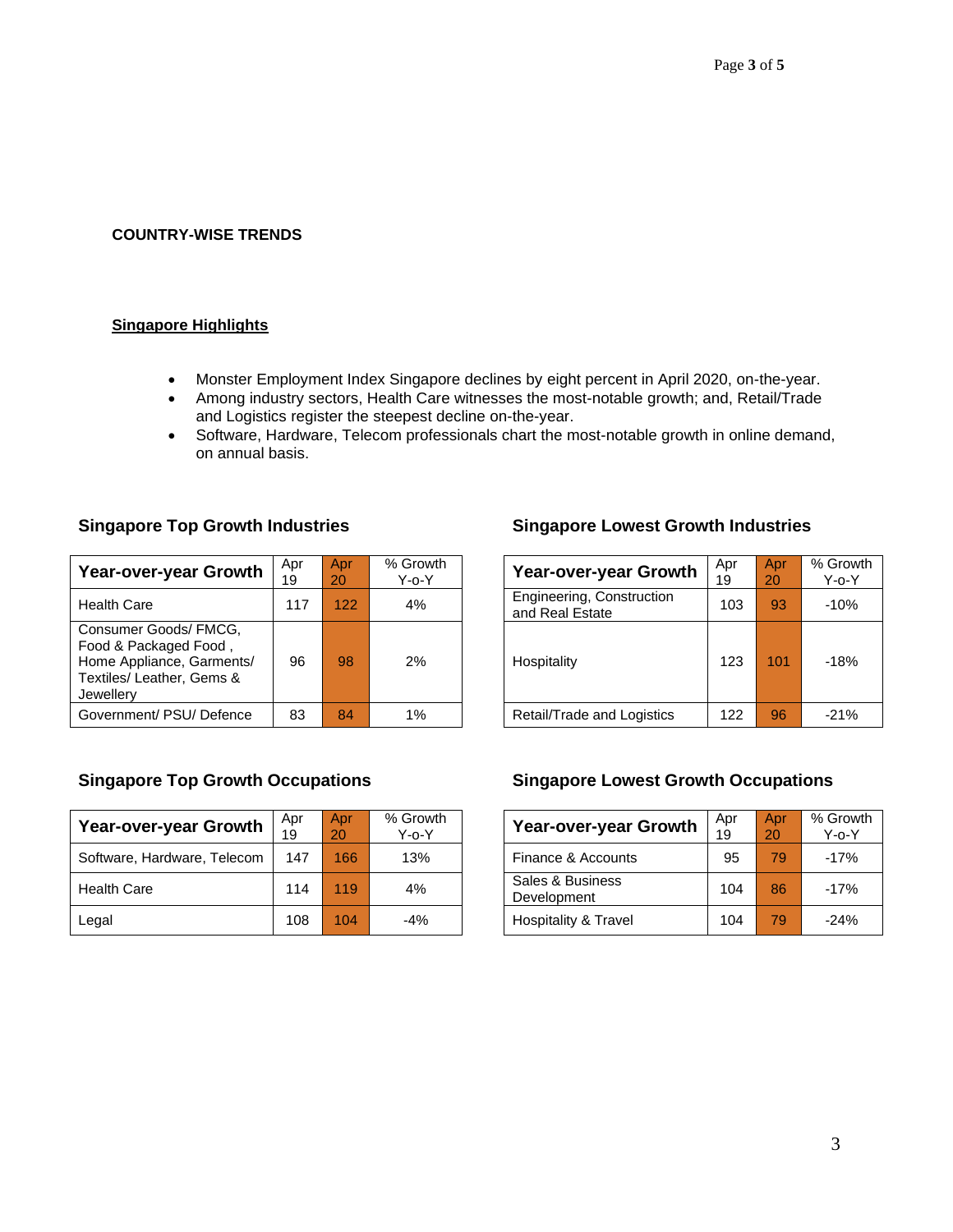# **Philippines Highlights**

- Monster Employment Index Philippines witnesses decline of five percent in April 2020, from the year-ago level.
- BPO/ITES records the most-notable annual growth among industry sectors; whereas, Logistic, Courier/ Freight/ Transportation, Import/Export, Shipping register the steepest decline.
- Among job-roles, Software, Hardware, Telecom led growth in online demand from the yearago level.

| Year-over-year Growth | Apr<br>19 | Apr.<br>20 | % Growth<br>Y-o-Y | <b>Year-over-year Growth</b>                                              | Apr<br>19 | Apr<br>20 | % Grow<br>Y-o-Y |
|-----------------------|-----------|------------|-------------------|---------------------------------------------------------------------------|-----------|-----------|-----------------|
| <b>BPO/ITES</b>       | 137       | 161        | 18%               | Education                                                                 | 114       | 95        | $-17%$          |
| IT. Telecom/ISP       | 143       | 163        | 14%               | Retail                                                                    | 192       | 143       | $-26%$          |
| <b>BFSI</b>           | 164       | 167        | 2%                | Logistic, Courier/ Freight/<br>Transportation, Import/Export,<br>Shipping | 174       | 122       | $-30%$          |

# **Philippines Top Growth Industries Philippines Lowest Growth Industries**

| Year-over-year Growth                                                     | Apr<br>19 | Apr<br>20 | % Growth<br>$Y$ -o- $Y$ |
|---------------------------------------------------------------------------|-----------|-----------|-------------------------|
| Education                                                                 | 114       | 95        | $-17%$                  |
| Retail                                                                    | 192       | 143       | $-26%$                  |
| Logistic, Courier/ Freight/<br>Transportation, Import/Export,<br>Shipping | 174       | 122       | $-30%$                  |

| <b>Year-over-year Growth</b> | Apr<br>19 | Apr<br>20 | % Growth<br>$Y$ -o- $Y$ | Year-over-year Growth              | Apr<br>19 | Apr<br>20 | % Grow<br>Y-o-Y |
|------------------------------|-----------|-----------|-------------------------|------------------------------------|-----------|-----------|-----------------|
| Software, Hardware, Telecom  | 151       | 180       | 19%                     | HR & Admin                         | 149       | 121       | $-19%$          |
| <b>Customer Service</b>      | 132       | 149       | 13%                     | Sales & Business<br>Development    | 135       | 103       | $-24%$          |
| Finance & Accounts           | 173       | 159       | $-8%$                   | Purchase/Logistics/Supply<br>Chain | 166       | 99        | $-40%$          |

# **Philippines Top Growth Occupations Philippines Lowest Growth Occupations**

| Year-over-year Growth              | Apr<br>19 | Apr<br>20 | % Growth<br>Y-o-Y |
|------------------------------------|-----------|-----------|-------------------|
| HR & Admin                         | 149       | 121       | $-19%$            |
| Sales & Business<br>Development    | 135       | 103       | $-24%$            |
| Purchase/Logistics/Supply<br>Chain | 166       | 99        | $-40%$            |